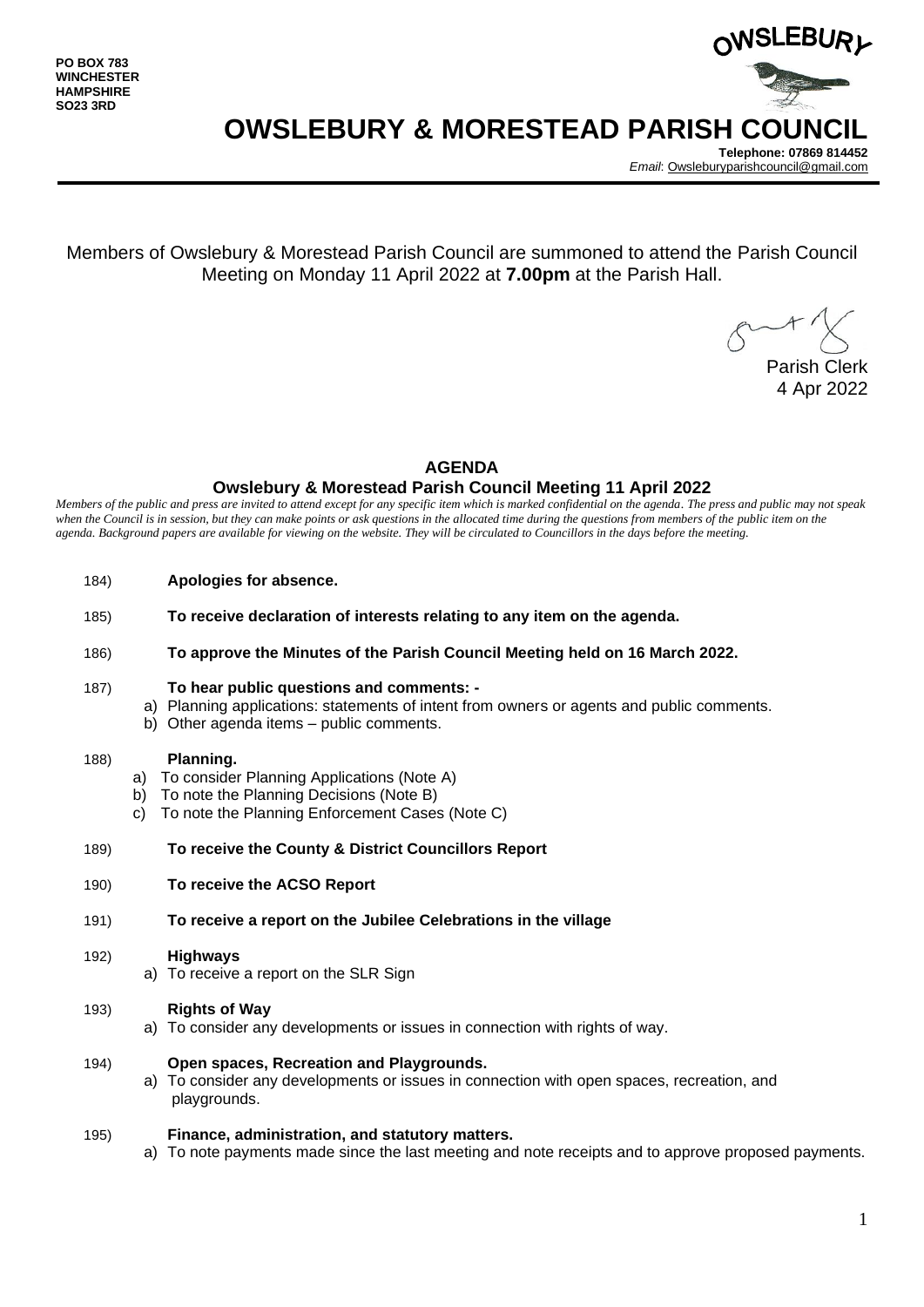

**Telephone: 07869 814452** *Email*[: Owsleburyparishcouncil@gmail.com](mailto:Owsleburyparishcouncil@gmail.com)

- b) To note that following the conclusion of the 2021/22 National Joint Council pay award at 1.75% backdated to 1 April 2021, staff salaries have been adjusted accordingly and they will receive back pay with the March 2022 salary payment
- c) To review and approve the allocation of the reserves
- d) To review and approve the Asset Register
- e) To review and adopt the Reserves Policy
- f) To receive and note the Eastleigh Local Plan Update
- g) To receive and note the Winchester Local Plan Update
- h) To receive and note the Biodiversity Action Plan Update
- i) To confirm the date for the Annual Parish Assembly
- 196) **Information exchange and Agenda items for next meeting.**
- 197) **To agree a date of the next council meeting**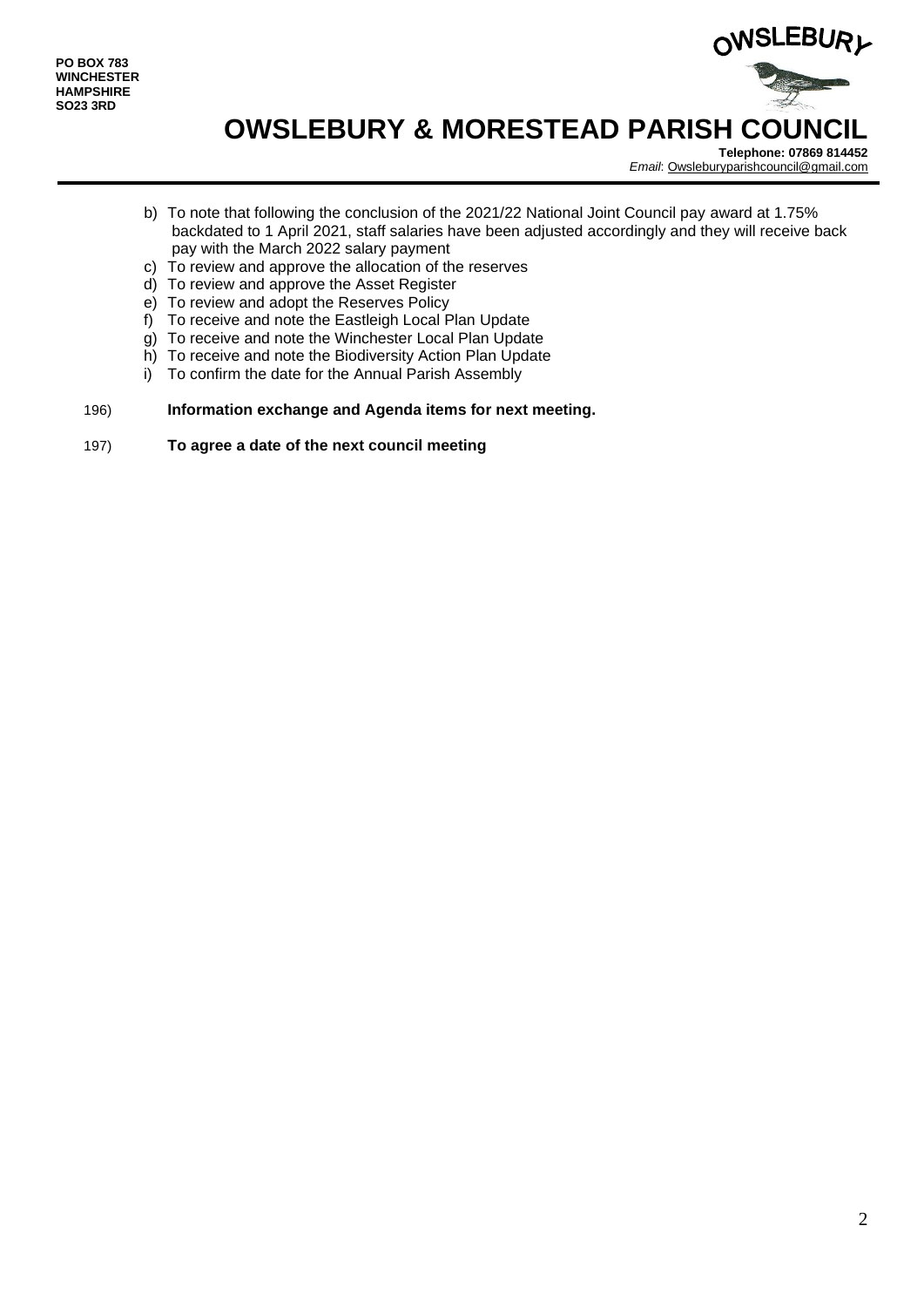

**Telephone: 07869 814452** *Email*[: Owsleburyparishcouncil@gmail.com](mailto:Owsleburyparishcouncil@gmail.com)

## **NOTE A: PLANNING APPLICATIONS.**

| SDNP/22/01333/CND    | Matterley Farm Alresford Road Ovington Hampshire SO21 1HW                                                                                            |
|----------------------|------------------------------------------------------------------------------------------------------------------------------------------------------|
| Proposal             | Variation of condition 2 relating to planning approval SDNP/18/06249/FUL<br>for an extension to setting up and dismantling period from 9 to 14 weeks |
| <b>Comments Date</b> | 15/04/22                                                                                                                                             |
|                      |                                                                                                                                                      |
|                      | Marwell Wildlife, Colden Common, Winchester, SO21 1JH                                                                                                |
| Proposal             | Application for New Premises Licence - The Gift Shop, Marwell Zoo,                                                                                   |
|                      | Colden Common, Winchester, SO21 1JH                                                                                                                  |
| <b>Comments Date</b> | 19/04/22                                                                                                                                             |

| SDNP/22/01563/HOUS | Staggs Gate Staggs Lane Owslebury Hampshire SO21 1LY |
|--------------------|------------------------------------------------------|
| Proposal           | Dormer windows for a loft conversion                 |
| Comments Date      | 02/05/22                                             |

## **NOTE B: PLANNING DECISIONS**

| SDNP/21/05411/HOUS | Red Lodge Belmore Lane Owslebury Winchester Hampshire SO21 1JW                                                                                                               |
|--------------------|------------------------------------------------------------------------------------------------------------------------------------------------------------------------------|
| Proposal           | (Amended) Extension and remodelling of loft to existing garage to create a<br>home office and gym. Canopy to main entrance Carport, bike- and log-<br>store with solar roof. |
| Decision           | Approved                                                                                                                                                                     |
| 0.0110147670001007 |                                                                                                                                                                              |

| SDNP/17/05032/LDE | Longfields Whites Hill Owslebury Winchester Hampshire SO21 1LT           |
|-------------------|--------------------------------------------------------------------------|
| Proposal          | To use the redundant farm offices as ancillary accommodation to the main |
|                   | dwelling.                                                                |
| <b>Decision</b>   | Approved                                                                 |

Decisions announced by SDNP or WCC between the date of the agenda and the meeting will be advised separately.

## **NOTE C: OPEN ENFORCEMENT CASES**

| SDNP/21/00172/COU   | Boyes Barn, Whites Hill, Owslebury, Winchester, Hampshire, SO21 1LT      |
|---------------------|--------------------------------------------------------------------------|
| Nature of Case      | Alleged unauthorised works for ancillary residential building and        |
|                     | hardstanding.                                                            |
| <b>Status</b>       | Pending                                                                  |
|                     |                                                                          |
| SDNP/17/00725/GENER | Pitcot Farm Pitcot Lane Owslebury Winchester Hampshire SO21 1LR          |
| Nature of Case      | 1) Alleged unauthorised use of land - shipping container on public       |
|                     | footpath.                                                                |
|                     | 2) Alleged stationing of mobile home on land.                            |
| <b>Status</b>       | Pendina                                                                  |
|                     |                                                                          |
| SDNP/20/00429/COU   | Stables Whiteflood Farm Belmore Lane Owslebury Hampshire SO21 1JW        |
| Nature of Case      | Alleged digging and levelling of a field without planning permission and |
|                     | stables                                                                  |
| <b>Status</b>       | Pending                                                                  |